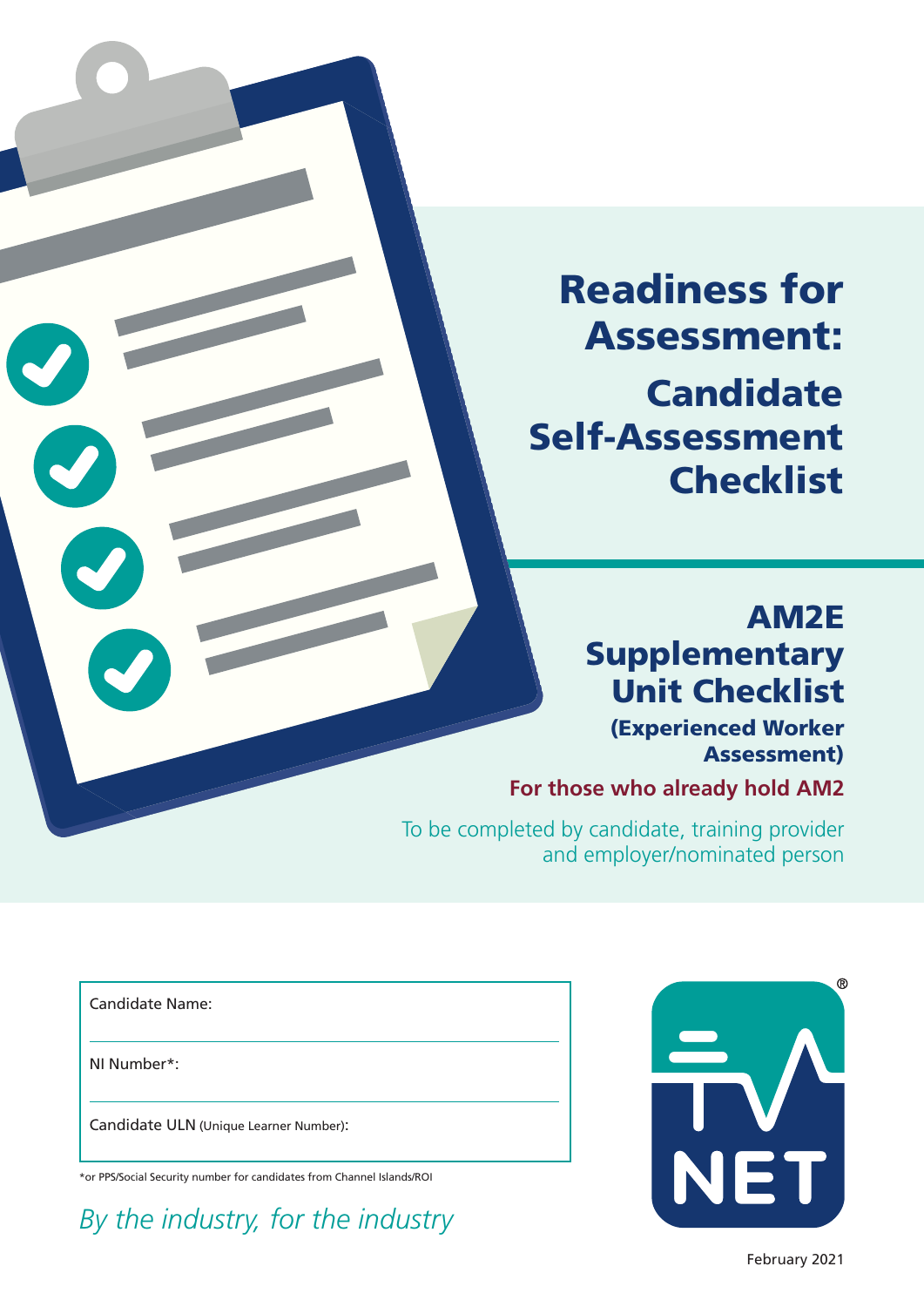This checklist should only be completed if you have already passed the AM2 in the past and therefore only need to complete an **AM2E supplementary unit.** 

If you do not already hold an AM2 certificate, you will need to take the AM2E in full and will need to complete the AM2E Full Checklist.

## Introduction

Completing this checklist is a compulsory part of the AM2E assessment preparation. It helps all parties to thoroughly review whether an individual has the required knowledge and experience to undertake the test. If gaps are identified, additional training or experience is recommended before taking the assessment.

The checklist should be completed by the candidate, with input from their employer (or other nominated person) and training provider. If you are self-employed, you may wish to get the confirmatory signature from someone else who can confirm your work, such as a colleague you've worked with or an assessor if you belong to a Competent Persons Scheme. We recommend that you use this checklist as a working document and carefully review each section, noting where further practical experience or knowledge is required.

## Supplementary Units overview

NET recognises that many of those who are completing the Experienced Worker Assessment have already gained the AM2 certificate in the past. Where this is the case, the original AM2 can count towards the AM2E and so only a supplementary unit needs to be completed.

The unit to be completed depends on when the original AM2 was passed:

- After April 2010: Containment and Safe Isolation supplementary unit
- Before April 2010: Testing and Safe Isolation supplementary unit

This checklist covers both units. You will only need to complete the relevant checklist section based on your original AM2 date.

## Completing this Checklist

1) First, complete page 3, or pages 4 & 5, depending on whether your AM2 was gained after April 2010 (page 3) or before April 2010 (pages 4 & 5). Tick the boxes that best suit your knowledge and experience in each area.

You are unlikely to be sufficiently prepared to pass the assessment unit if you cannot confidently tick at least "Adequate" for every statement in terms of both Knowledge and Practical Experience.

- 2) Then move onto page 6 onwards to identify any areas where further knowledge or experience is needed. If there are areas of concern, an action plan should be produced to help you achieve the required standard. Declarations need to be signed by yourself, your training provider and (where relevant) your employer.
- 3) Once you are ready for assessment, the completed checklist needs to be uploaded to the NET website along with your Experienced Worker Qualification certificate and your original AM2 certificate. Visit **www.netservices.org.uk/am2e-unit-application** to find out more.

**The completed, signed document is a compulsory gateway check to confirm readiness for assessment before the assessment can be booked. It must be submitted to NET as part of the Request for Assessment.**

PRIVACY NOTICE: NET and the Assessment Centre you attend are both Data Controllers for the purposes of Data Protection Law. Where applicable they will jointly uphold your rights. Information that you include in this form is necessary for the completion of your assessment and will only be shared between the Controllers for this purpose or their professional or legal obligations. In accordance with our terms and conditions, all units of the assessment must be completed within 24 months of commencement. We are required to retain a photograph of you to enable the verification of your identity. Specifically, photographs are retained for either 6 months after you pass the assessment, or 6 months after the 24 month period has expired. Other data is kept in accordance with our data retention policy. For full details of NET's policy on Data Protection please visit www.netservices.org.uk or the website of your assigned Assessment Centre.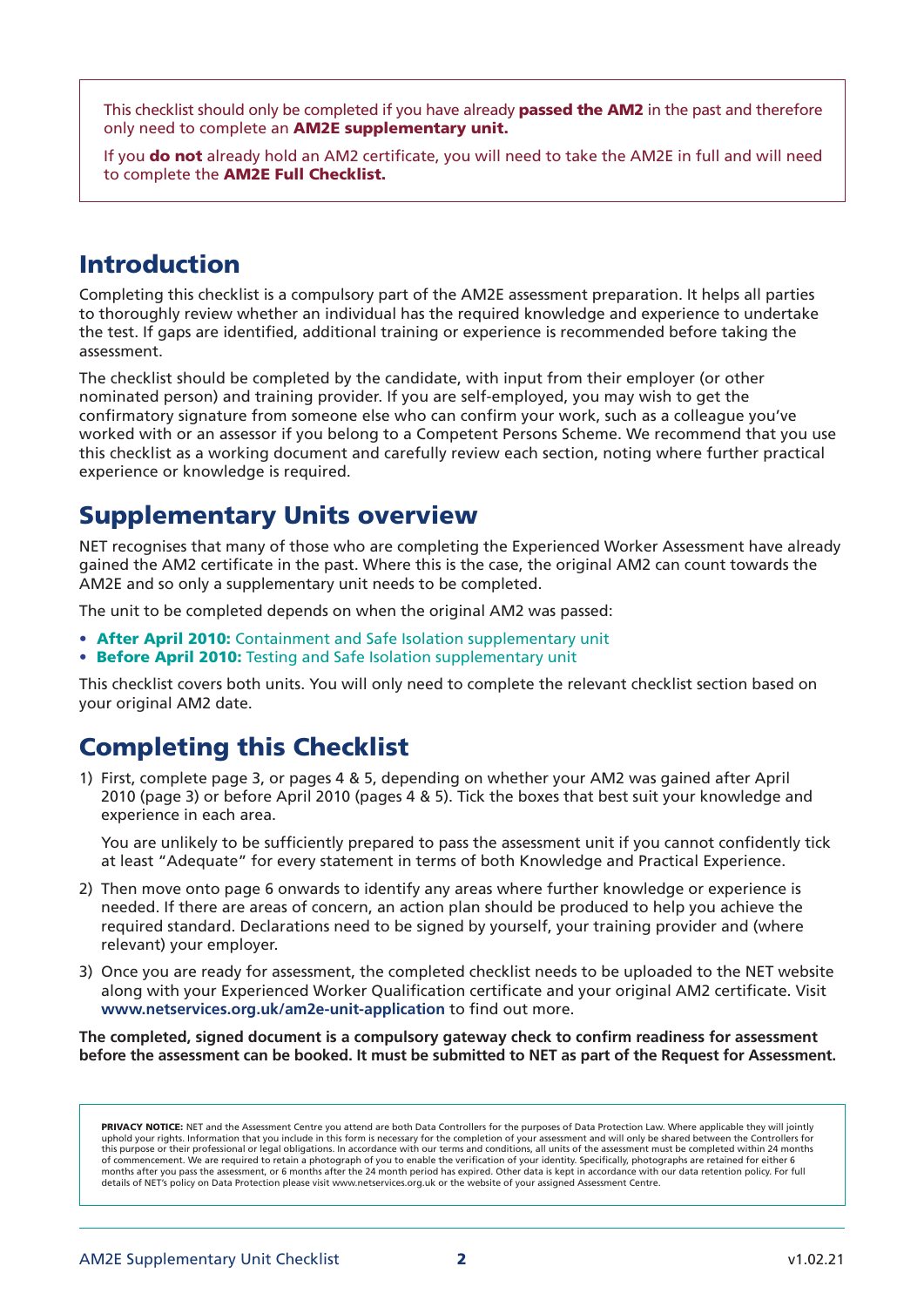### AM2E Unit 1: **Containment and Safe Isolation**

#### Only complete this page if you gained your AM2 after April 2010.

To demonstrate occupational competence candidates will be expected to:

|                                                                                             | For each item please tick one box in the Knowledge section and one box in the Experience section<br><b>KNOWLEDGE</b><br><b>EXPERIENCE</b> |  |                    |        |         |                    |        |
|---------------------------------------------------------------------------------------------|-------------------------------------------------------------------------------------------------------------------------------------------|--|--------------------|--------|---------|--------------------|--------|
|                                                                                             | Limited                                                                                                                                   |  | Adequate Extensive | Unsure | Limited | Adequate Extensive | Unsure |
| Carry out safe isolation in the correct<br>sequence on a single-phase circuit               |                                                                                                                                           |  |                    |        |         |                    |        |
| Carry out safe isolation in the correct<br>sequence on a three-phase circuit                |                                                                                                                                           |  |                    |        |         |                    |        |
| Carry out safe isolation in the<br>correct sequence on a three-phase<br><i>installation</i> |                                                                                                                                           |  |                    |        |         |                    |        |
| Forming and install 20mm metal<br>conduit                                                   |                                                                                                                                           |  |                    |        |         |                    |        |
| Forming and installing 20mm PVC<br>conduit                                                  |                                                                                                                                           |  |                    |        |         |                    |        |

Now move to page 6, do not complete AM2E Unit 2.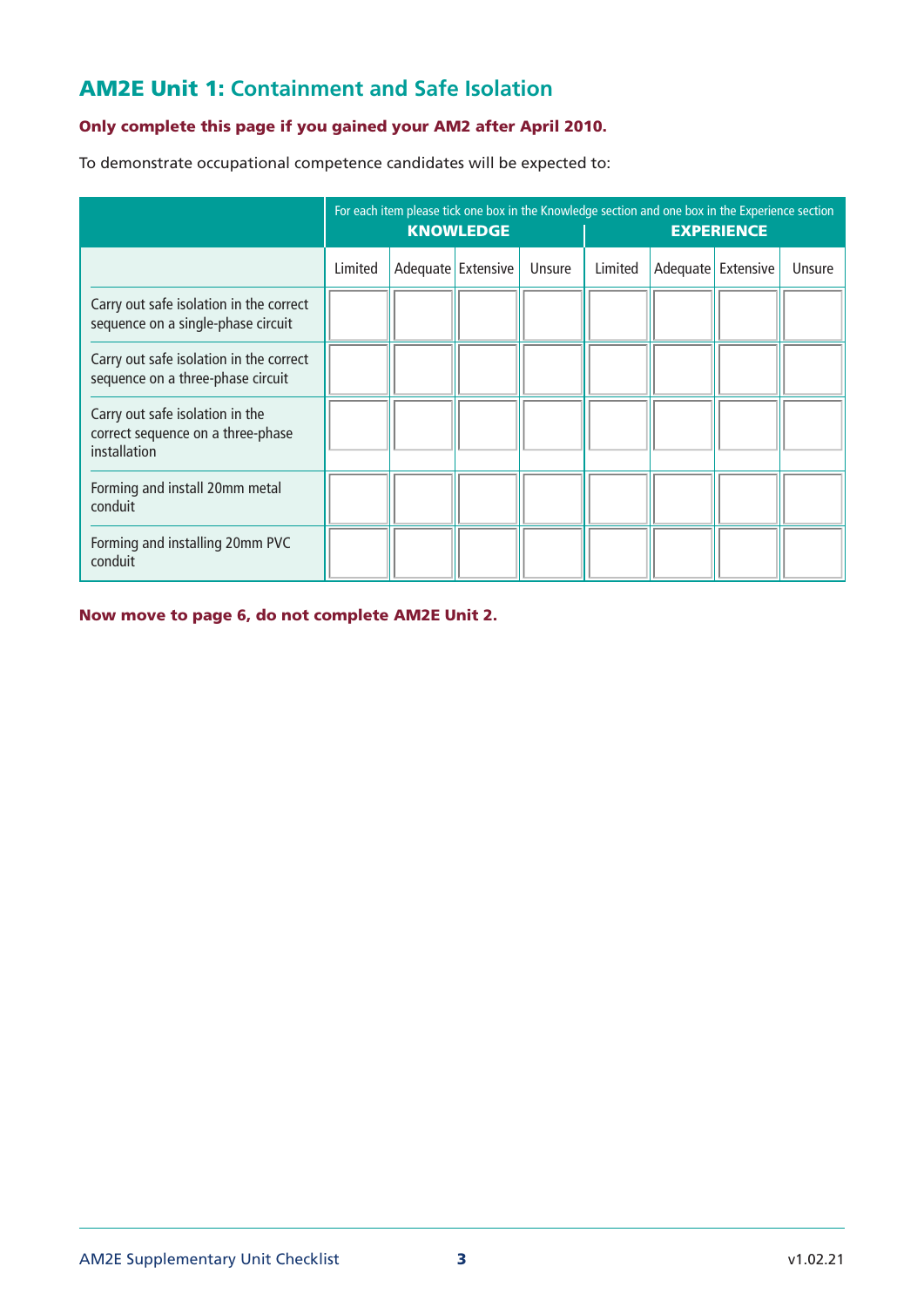## AM2E Unit 2: **Testing and Safe Isolation**

#### Only complete this page if you gained your AM2 before April 2010. You do not need to complete page 3.

To demonstrate occupational competence, candidates will be expected to:

|                                                                                                            | For each item please tick one box in the Knowledge section and one box in the Experience section<br><b>KNOWLEDGE</b><br><b>EXPERIENCE</b> |                    |  |        |         |                      |        |
|------------------------------------------------------------------------------------------------------------|-------------------------------------------------------------------------------------------------------------------------------------------|--------------------|--|--------|---------|----------------------|--------|
|                                                                                                            | Limited                                                                                                                                   | Adequate Extensive |  | Unsure | Limited | Adequate   Extensive | Unsure |
| Carry out safe isolation in the correct<br>sequence on a single-phase circuit                              |                                                                                                                                           |                    |  |        |         |                      |        |
| Carry out safe isolation in the correct<br>sequence on a three-phase circuit                               |                                                                                                                                           |                    |  |        |         |                      |        |
| Carry out safe isolation in the<br>correct sequence on a three-phase<br>installation                       |                                                                                                                                           |                    |  |        |         |                      |        |
| Ensure the installation is correctly<br>isolated before commencing the<br>inspection and test activity     |                                                                                                                                           |                    |  |        |         |                      |        |
| Carry out a visual inspection of the<br>installation in accordance with<br>BS 7671 and IET Guidance Note 3 |                                                                                                                                           |                    |  |        |         |                      |        |
| Complete the following tests on<br>the installation in accordance with<br>BS 7671 and IET Guidance Note 3: |                                                                                                                                           |                    |  |        |         |                      |        |
| Continuity of protective<br>1<br>conductors                                                                |                                                                                                                                           |                    |  |        |         |                      |        |
| Continuity of ring final circuit<br>$\mathbf{2}$<br>conductors                                             |                                                                                                                                           |                    |  |        |         |                      |        |
| Insulation resistance<br>3                                                                                 |                                                                                                                                           |                    |  |        |         |                      |        |
| Polarity<br>4                                                                                              |                                                                                                                                           |                    |  |        |         |                      |        |
| Earth fault-loop impedance (EFLI)<br>5.                                                                    |                                                                                                                                           |                    |  |        |         |                      |        |
| Prospective fault current (PFC)<br>6                                                                       |                                                                                                                                           |                    |  |        |         |                      |        |
| Check for phase sequence and<br>7<br>phase rotation                                                        |                                                                                                                                           |                    |  |        |         |                      |        |
| <b>Functional testing</b><br>8                                                                             |                                                                                                                                           |                    |  |        |         |                      |        |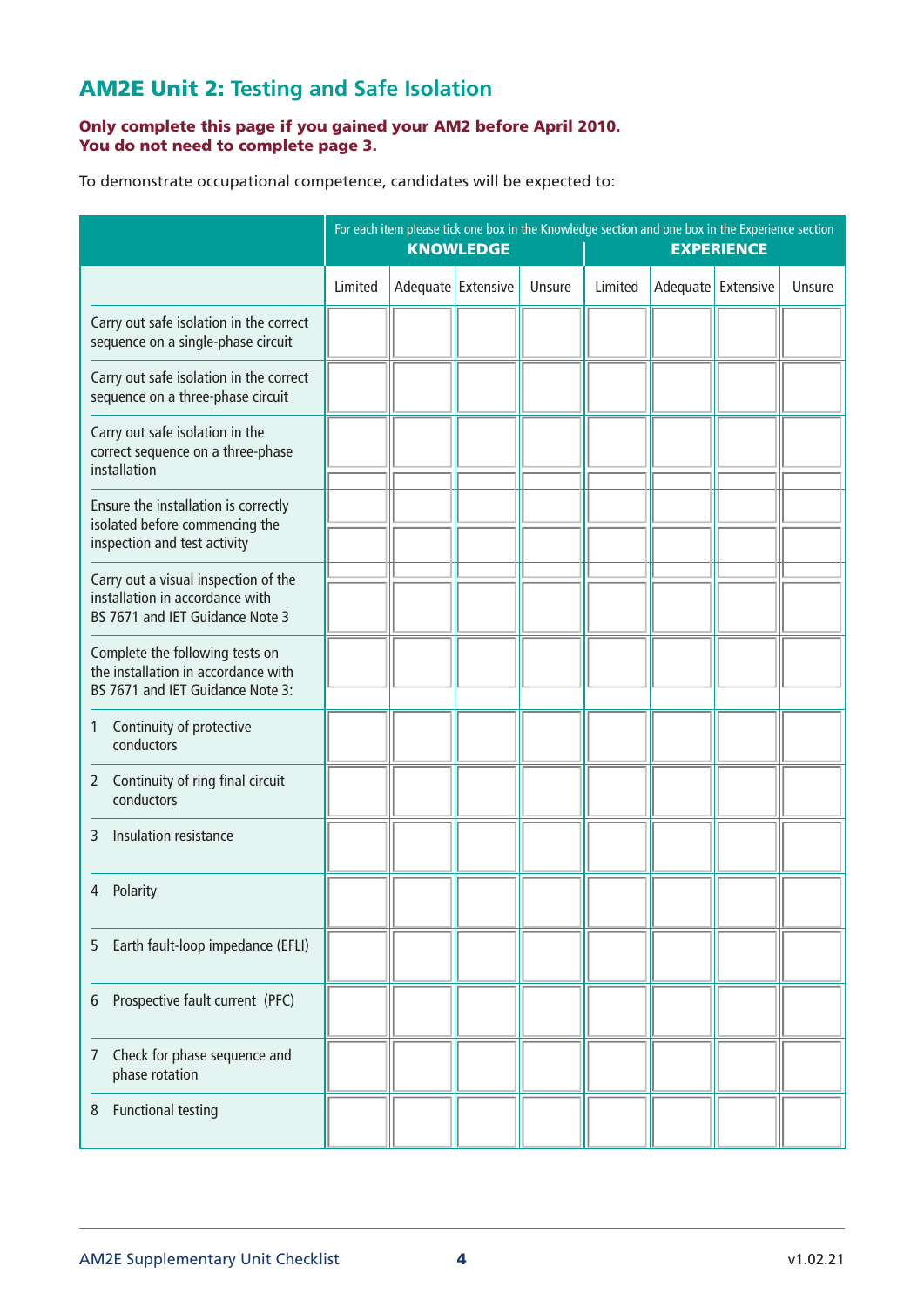## AM2E Unit 2: **Testing and Safe Isolation** *(Continued)*

#### Only complete this page if you gained your AM2 before April 2010. You do not need to complete page 3.

To demonstrate occupational competence, candidates will be expected to:

|                                                                                                                                                                                 | <b>KNOWLEDGE</b> |  |                    |        | For each item please tick one box in the Knowledge section and one box in the Experience section<br><b>EXPERIENCE</b> |  |                    |        |
|---------------------------------------------------------------------------------------------------------------------------------------------------------------------------------|------------------|--|--------------------|--------|-----------------------------------------------------------------------------------------------------------------------|--|--------------------|--------|
|                                                                                                                                                                                 | Limited          |  | Adequate Extensive | Unsure | Limited                                                                                                               |  | Adequate Extensive | Unsure |
| Verify that the test results obtained<br>conform to the values required by<br>BS 7671 and IFT Guidance Note 3                                                                   |                  |  |                    |        |                                                                                                                       |  |                    |        |
| Complete an electrical installation<br>certificate, schedule of inspections<br>and schedule of test results using<br>the model forms as illustrated in<br>Appendix 6 of BS 7671 |                  |  |                    |        |                                                                                                                       |  |                    |        |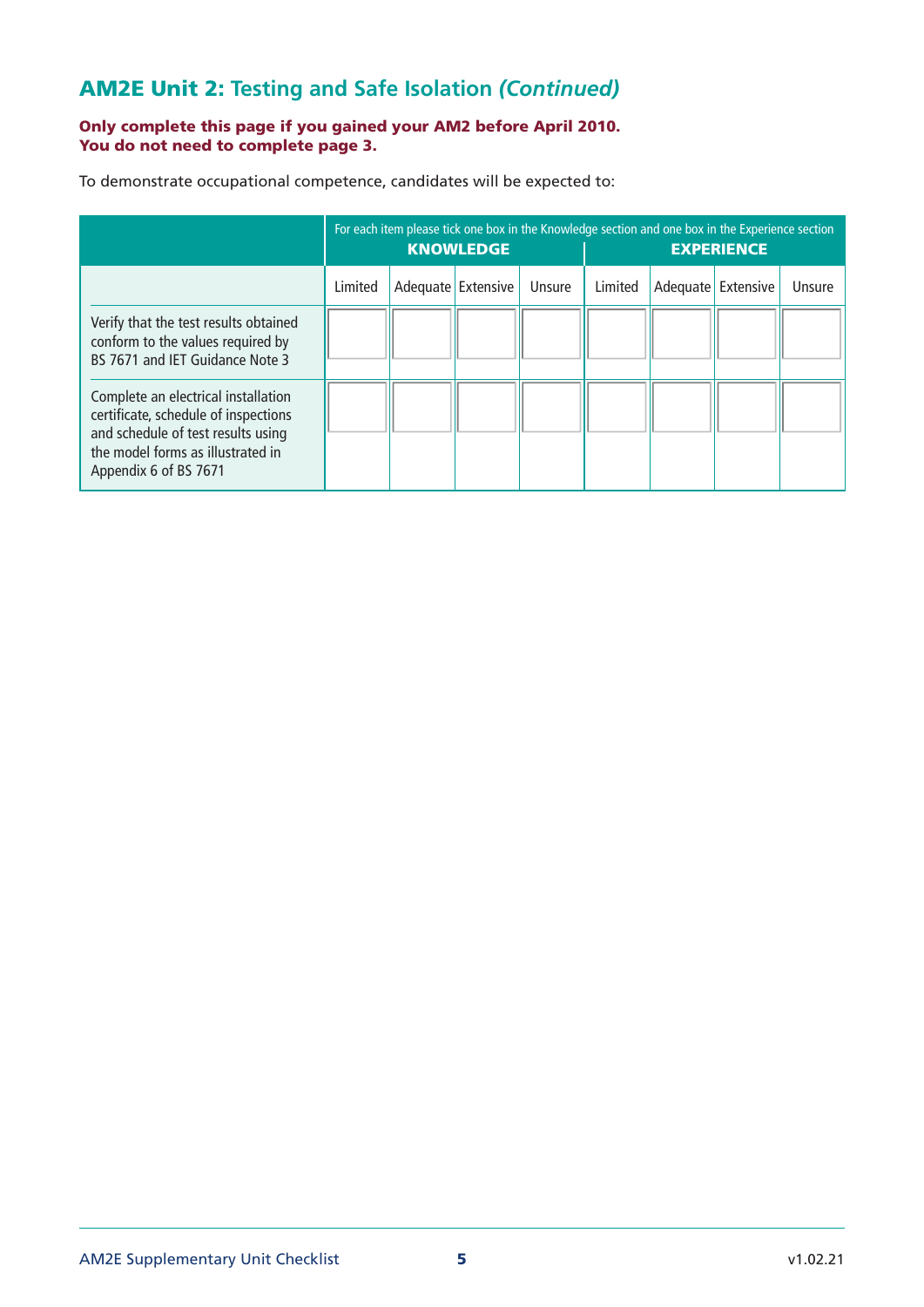## Identifying any further knowledge or experience required

Having completed the checklist, summarise below any areas where further knowledge or experience is required before undertaking the assessment.

#### Knowledge

The candidate requires further knowledge in:

| <b>List items</b> | <b>Tick when achieved</b> |
|-------------------|---------------------------|
|                   |                           |
|                   |                           |
|                   |                           |
|                   |                           |
|                   |                           |
|                   |                           |
|                   |                           |

#### **Experience**

The candidate requires further experience in:

| <b>List items</b> | <b>Tick when achieved</b> |
|-------------------|---------------------------|
|                   |                           |
|                   |                           |
|                   |                           |
|                   |                           |
|                   |                           |
|                   |                           |
|                   |                           |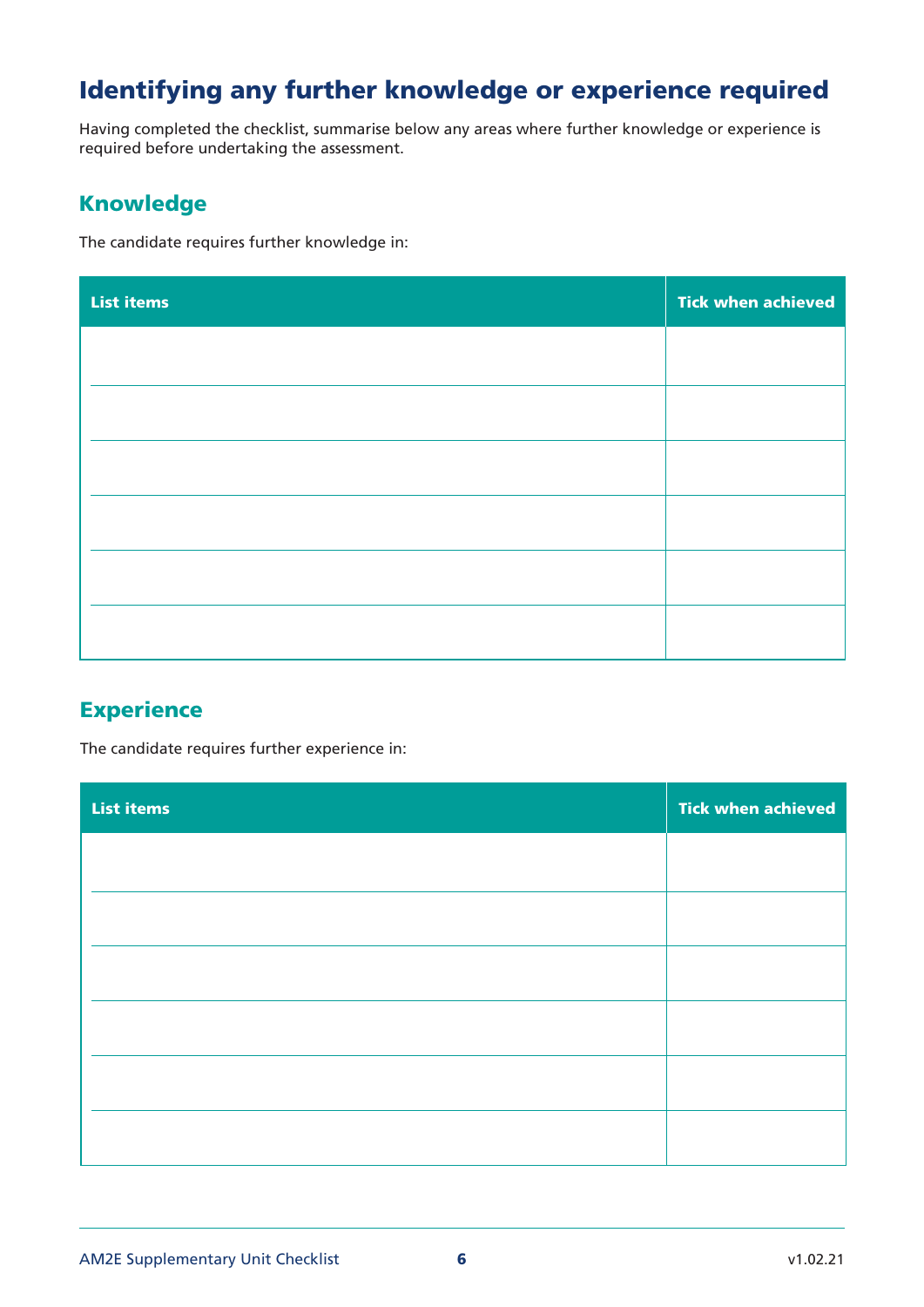## Important:

**This is a formal declaration to confirm readiness of the candidate for assessment. It must only be completed when each person signing is fully satisfied that all requirements are complied with.**

#### Training Provider Declaration of Readiness for Assessment

As the candidate's training provider, I formally confirm that the candidate has the full range of Knowledge and Skills specified within this checklist. In my opinion the candidate is able to consistently demonstrate a minimum of "adequate" in each of these areas and no further training or experience in any area is required. I confirm that all specified qualifications have been achieved and certificates submitted before assessment.

**By signing below, I formally confirm that the candidate is ready to undertake the AM2E Assessment.**

| <b>Training Provider Signature:</b> |  |
|-------------------------------------|--|
| <b>Print Name:</b>                  |  |
| Date:                               |  |

#### Candidate Declaration of Readiness for Assessment

As the candidate, I formally confirm that I believe I am consistently demonstrating a minimum of "adequate" in every area of Knowledge and Skill detailed in this checklist and that I do not require additional training or experience in any area to become occupationally competent.

**By signing below, I formally confirm that I am ready to undertake the AM2E Assessment.**

| Candidate Signature: |  |
|----------------------|--|
| <b>Print Name:</b>   |  |
| Date:                |  |